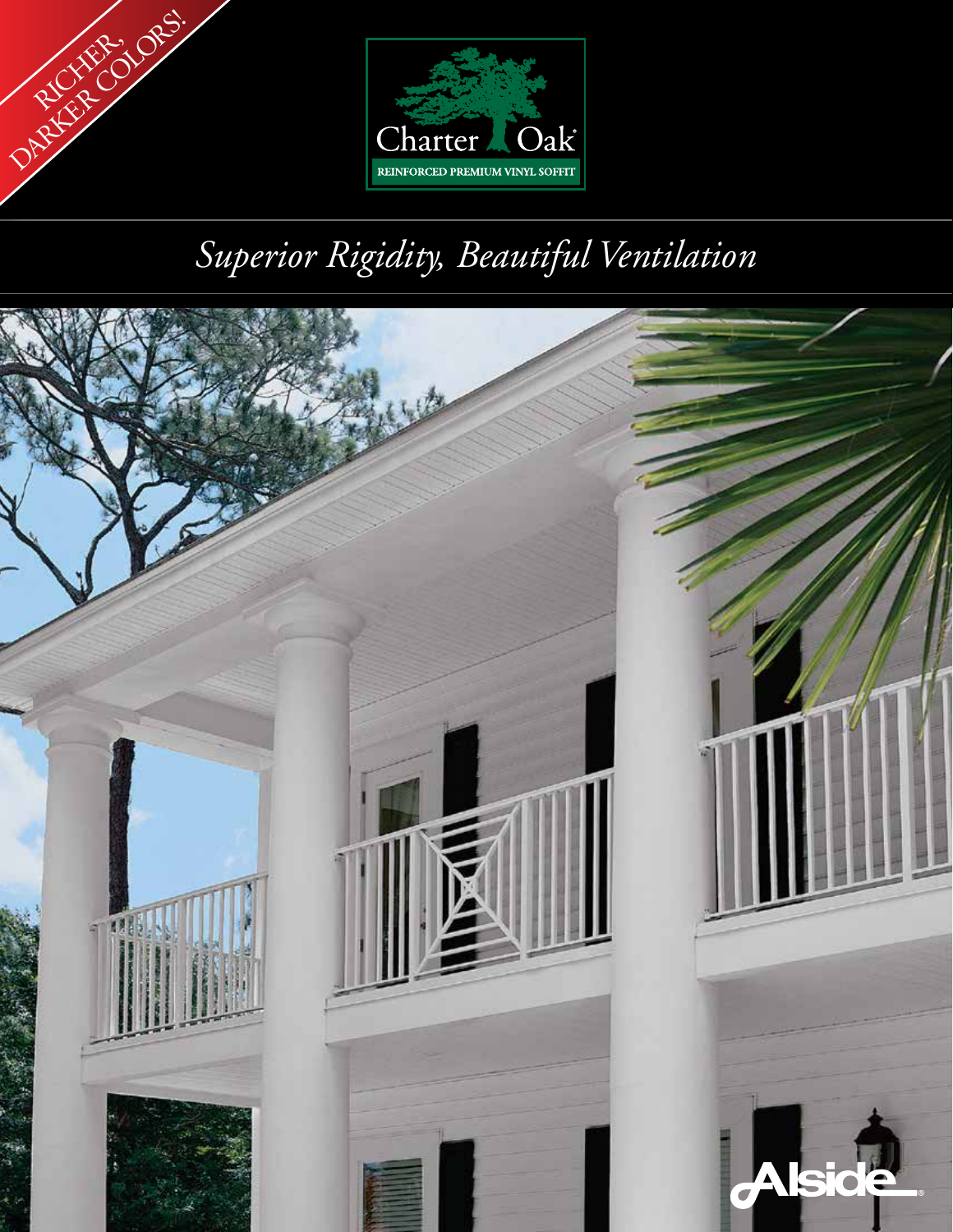# CHARTER OAK PREMIUM VINYL SOFFIT . . .

 combines the beauty and performance of wood with the durability and easy-care convenience of vinyl. Plus, it's invisibly vented to help keep attics cool.



QUITE SIMPLY, IT'S THE BEST SOFFIT YOU CAN BUY<br>The first step to a beautiful home comes long before a siding contractor pul<br>teams and manufacturing specialists at Alside, who select materials, refine d<br>control processes. A The first step to a beautiful home comes long before a siding contractor pulls into your driveway. It starts with product development teams and manufacturing specialists at Alside, who select materials, refine designs and continuously improve production and quality control processes. All this with one goal in mind: unparalleled product quality . . . on the day of installation and for decades to come.

# AN ECO-FRIENDLY CHOICE

The home that protects you can also help protect the environment. As a durable, eco-friendly product with a long service life, Alside vinyl soffit reduces the depletion of wood and other natural resources used in home construction. And because it never needs to be painted, it helps prevent paint, stain and other maintenance-related products from harming the earth.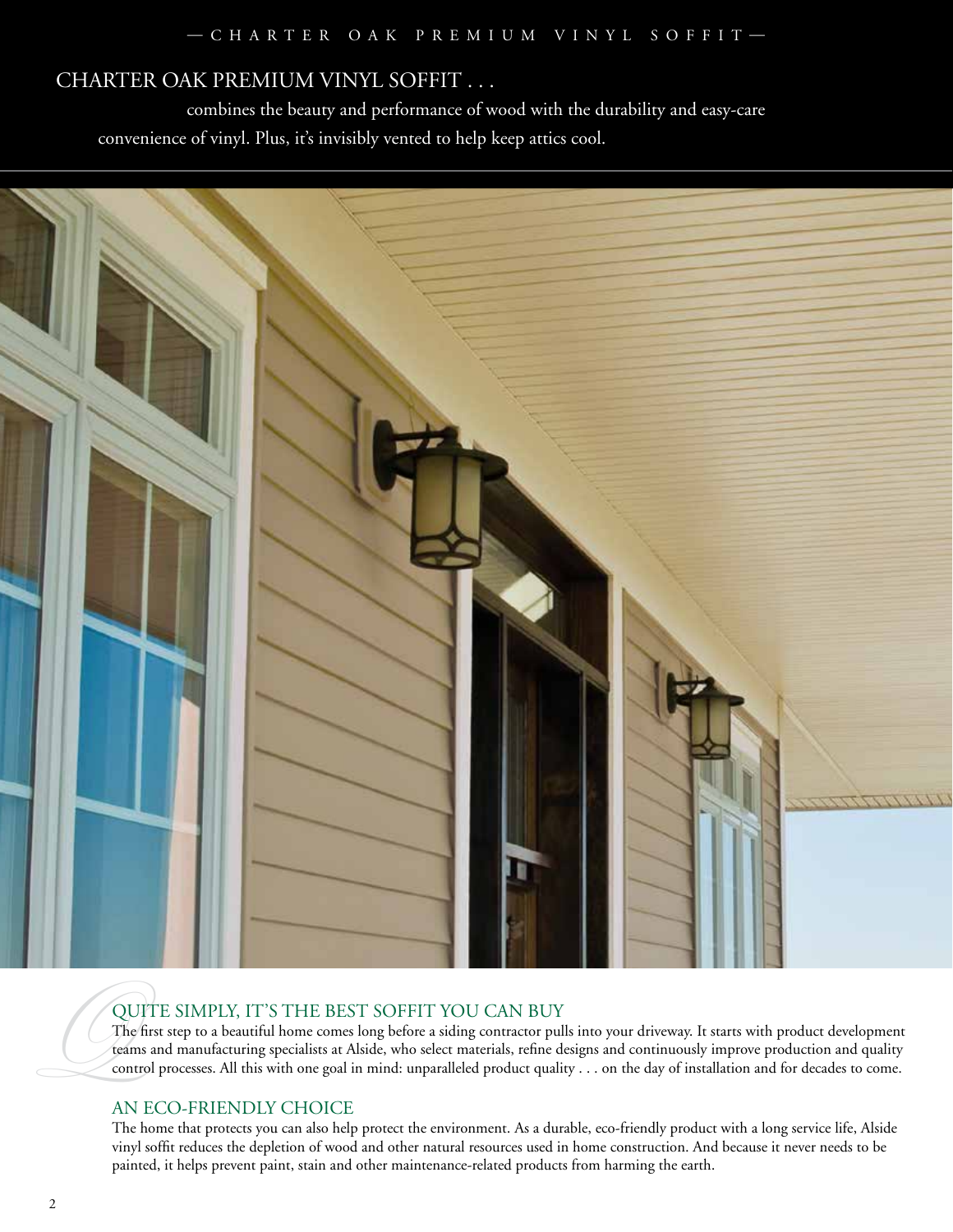





#### QUALITY YOU CAN COUNT ON

Made to be the best. And made to last. That's what you can count on when you choose Charter Oak Premium Vinyl Soffit. You have the confidence that comes when working with a company recognized and respected for its manufacturing and quality control excellence. Plus you have the assurance that comes with Alside's lifetime limited warranty.\*

So why choose a lesser soffit? Make your first choice the best choice . . . Charter Oak Premium Vinyl Soffit.

#### MADE WITH ONLY THE VERY BEST MATERIALS

Developing a tough, durable and beautiful vinyl soffit such as Charter Oak requires the technical skills of a chemical process engineer and the visual sensibilities of an architect. That's because the premium vinyl used in Charter Oak is more than just a simple vinyl resin. It's a proprietary compound, with each ingredient chosen to add specific benefits to the final product.

**PureStrength™ vinyl resin** gives Charter Oak its basic strength and weather resistance. It prevents moisture infiltration from rain and humidity, so panels won't rot, warp, shrink or swell. The result is low-cost, easy-care maintenance.

**Ti-Shield™ titanium dioxide** prevents ultraviolet degradation, so even hot summer sun won't damage Charter Oak's beautiful surface.

**StayRight™ vinyl stabilizers** also help prevent heat degradation, both during manufacturing and after installation.

**TrueShield™ impact modifiers** give Charter Oak exceptional impact resistance, helping to prevent denting and dinging from routine around-the-house activities.

**DesignersChoice™ pigment concentrates** are used to produce colors that go clear through Charter Oak panels. You'll never have to stain or paint again, because the color won't wash away.

*Charter Oak. Technically, it's beautiful.*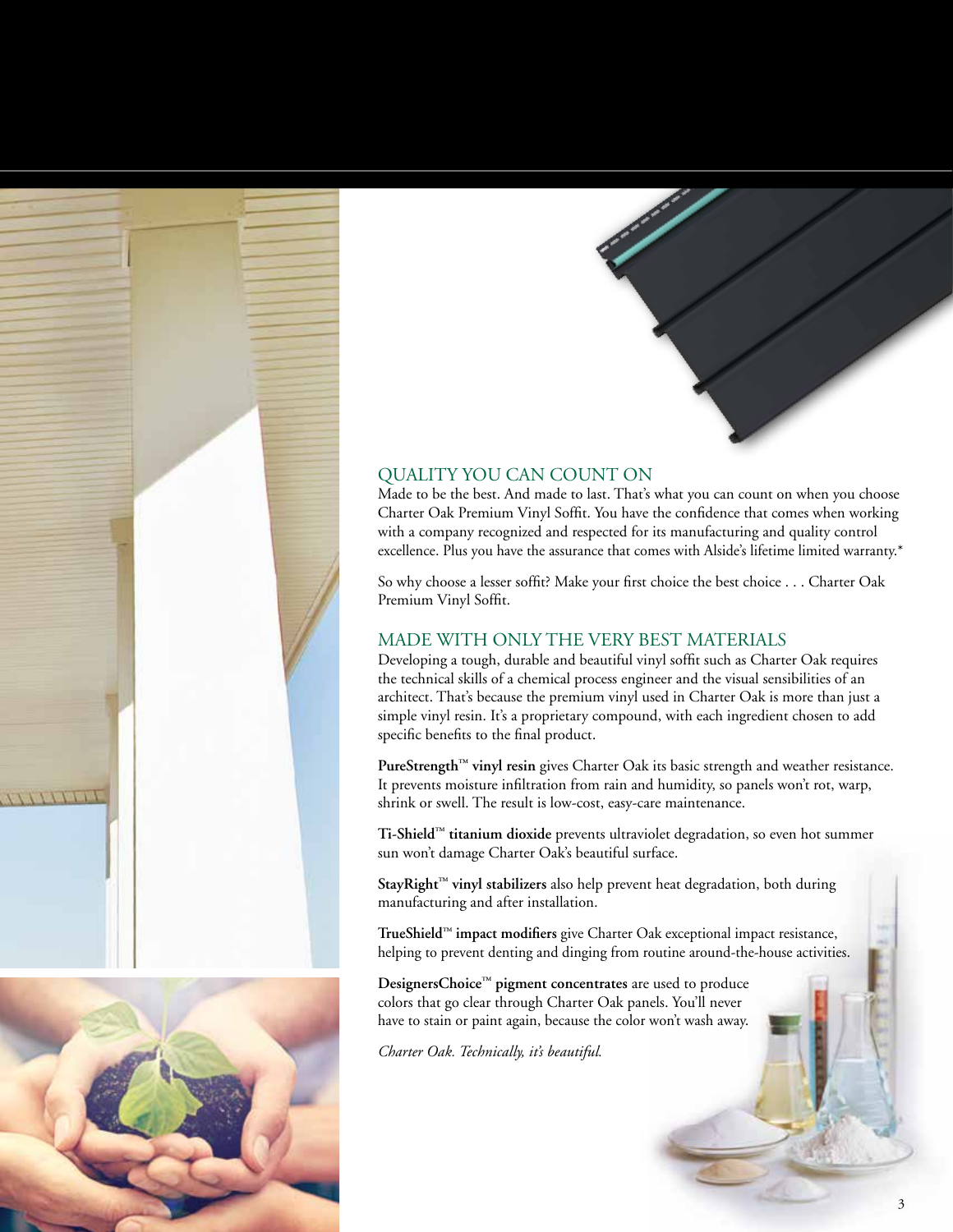# CHARTER OAK'S TRIBEAM® SYSTEM *Designed for Maximum Performance.*

 *Charter Oak panels are so rigid that they can be used as vertical siding to create dramatic emphasis at entry ways, gable end walls and other accent areas.*

### EXCLUSIVE TRIBEAM® SYSTEM PROVIDES UNSURPASSED PANEL RIGIDITY AND SUPERIOR WIND RESISTANCE

Charter Oak's lasting beauty isn't a result of just blending premium raw materials. Product engineers have created a superior – and exclusive – design for Charter Oak that provides exceptional rigidity and exceptional resistance to high winds.



Charter Oak soffit is one of the most rigid soffit products on the market. Its superior rigidity is the result of Alside's exclusive TriBeam system. The result is a panel that's not only stiffer than competitive panels, but also lighter and easier to install.

The TriBeam illustration above shows another feature that's especially important if you live in an area where high winds are common. It's a rolled-edge nail hem that gives Charter Oak its superior ability to resist the force of extreme winds. To define extreme, we put Charter Oak to another test. The result: Charter Oak stayed nailed in place in winds reaching the intensity of Category 5 hurricane winds, the designation used by the National Hurricane Center to identify the most destructive storms.

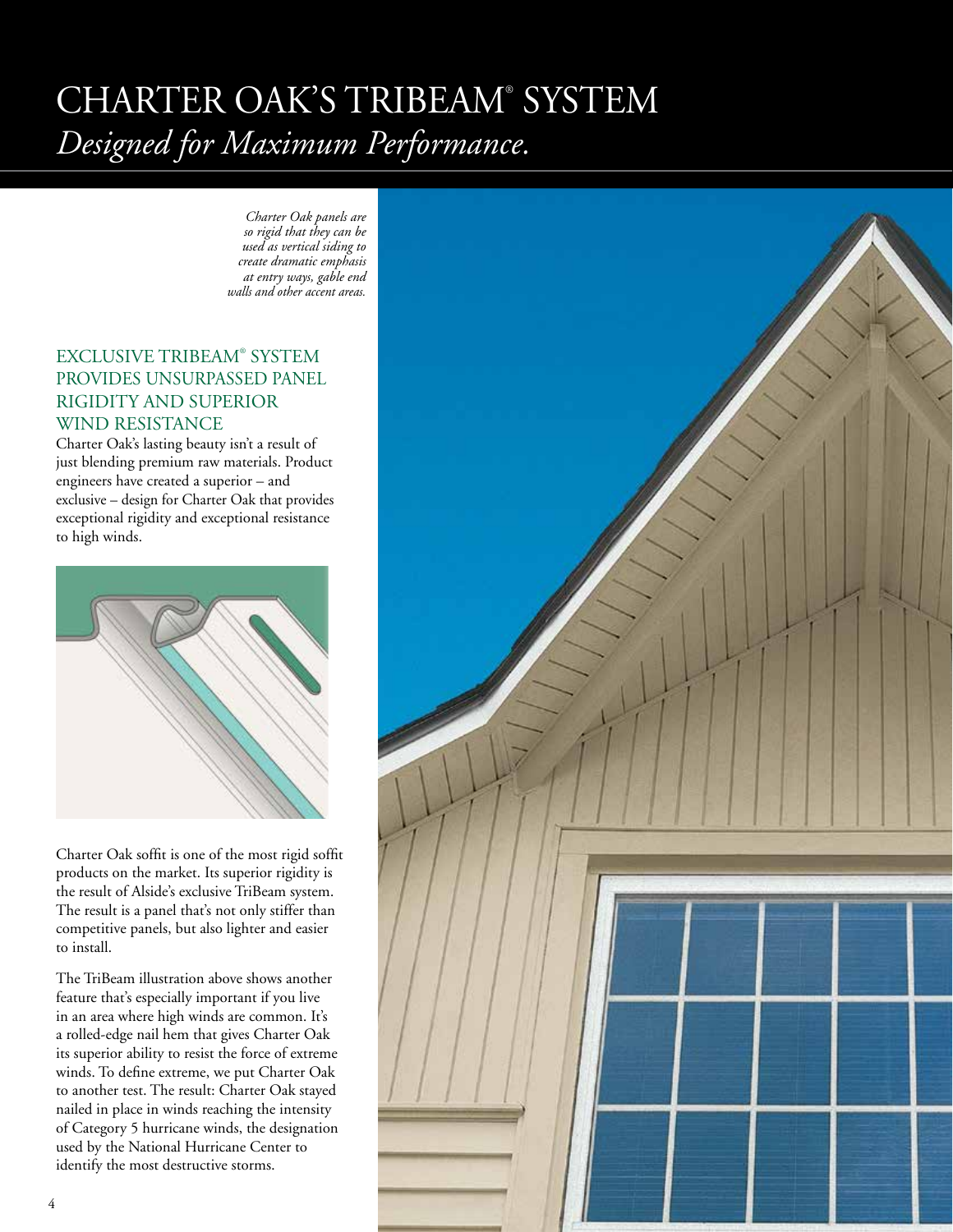



#### NO SAGGING. TESTS PROVE IT.

This advanced panel design allows Charter Oak soffit to easily span long runs without sagging. Plus, cupping is virtually eliminated. The result is an installation of exceptional beauty.

In independent tests, Charter Oak proved to be as much as five times more rigid than leading competitive soffit panels.†



*Extra rigid Charter Oak stays flat, providing outstanding appearance and quality, year after year.*

*Ordinary soffit lacks stiffness, so it tends to cup when installed.*

DID YOU KNOW for nearly two decades vinyl siding has been a leading choice for exterior cladding on new single-family homes. This broad appeal stems not only from its beauty, durability, and easy upkeep, but also from the fact that vinyl siding adds value to homes.

*†Results based on independent tests against four premium-priced panels with wall thickness ranging from 0.048" to 0.051". Charter Oak provides a nominal 0.042" panel thickness.* 5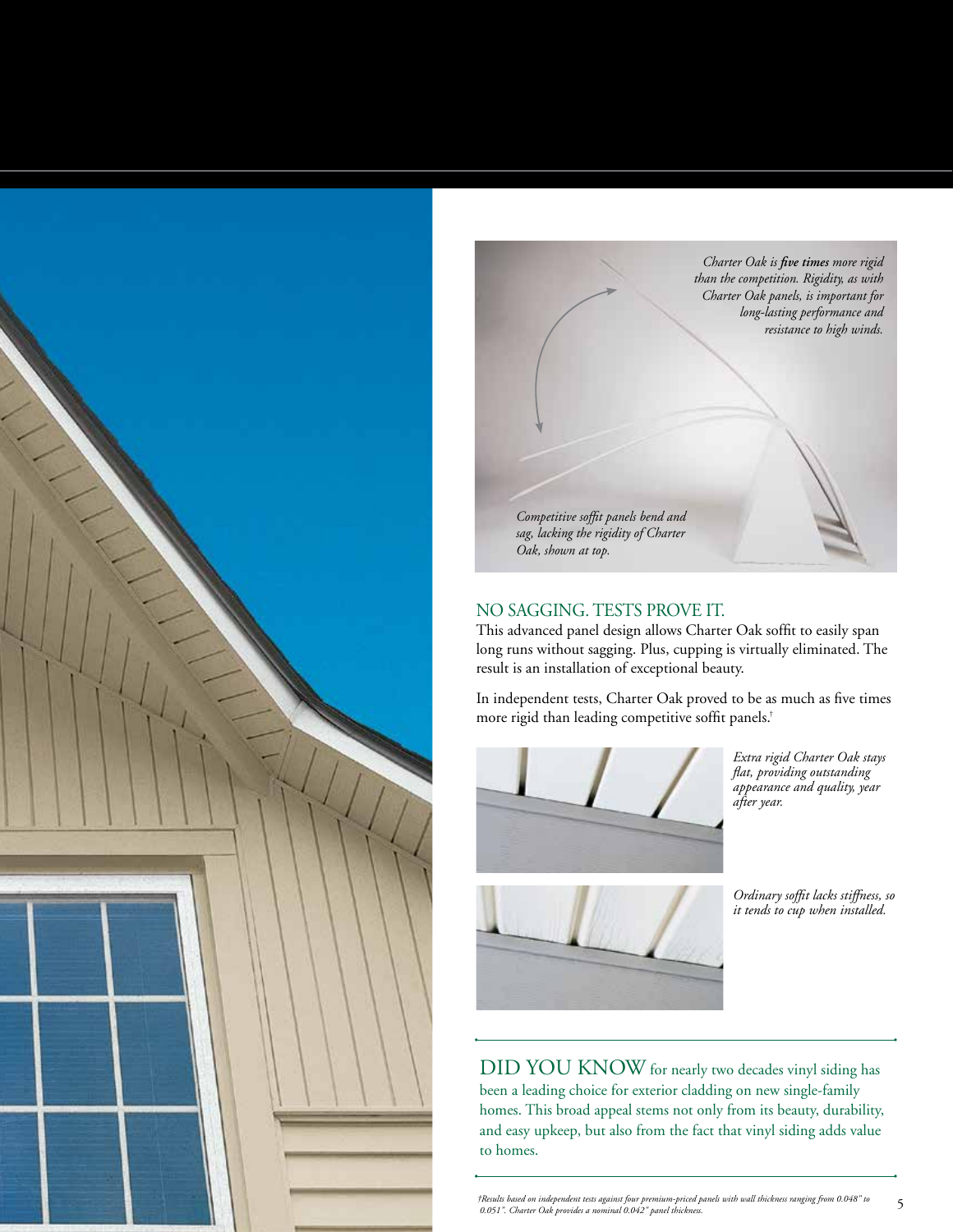# CHARTER OAK PREMIUM VINYL SOFFIT *No Other Soffit Gives You More.*



#### PREMIUM BEAUTY

The look of custom-milled soffit has gently rounded "board" edges and an elegant 3-1/3" exposure width. Its finely textured, low-gloss finish looks and feels like painted wood and has deep, realistic shadow lines. Plus for maximum design flexibility, it's available in a multitude of popular colors.

#### SUPERIOR RIGIDITY

Charter Oak is the only vinyl soffit on the market featuring the TriBeam design. Its superior rigidity keeps Charter Oak panels flat and level like solid wood soffit. It's beauty ordinary vinyl soffit can't provide.

#### OUTSTANDING DEPENDABILITY

Wood soffit looks good, but it can warp and rot after exposure to dampness normally found at eaves and porch ceilings. Charter Oak soffit is made with weather-resistant vinyl, so rain and humidity don't cause problems.

#### EASY-CARE CONVENIENCE

Dampness also produces a tough cleanup problem – mold and mildew stains. But with Charter Oak, you just wash panels occasionally with a garden hose to restore their like-new beauty. No more sanding, staining or painting.

#### BEAUTIFUL VENTILATION

Aeration openings are hidden deep in the grooves of Charter Oak soffit panels. This means exceptional beauty . . . plus the continuous air flow needed to keep attics cool and dry.

![](_page_5_Picture_12.jpeg)

*Invisibly vented panels emphasize beauty while providing continuous airflow to attics.*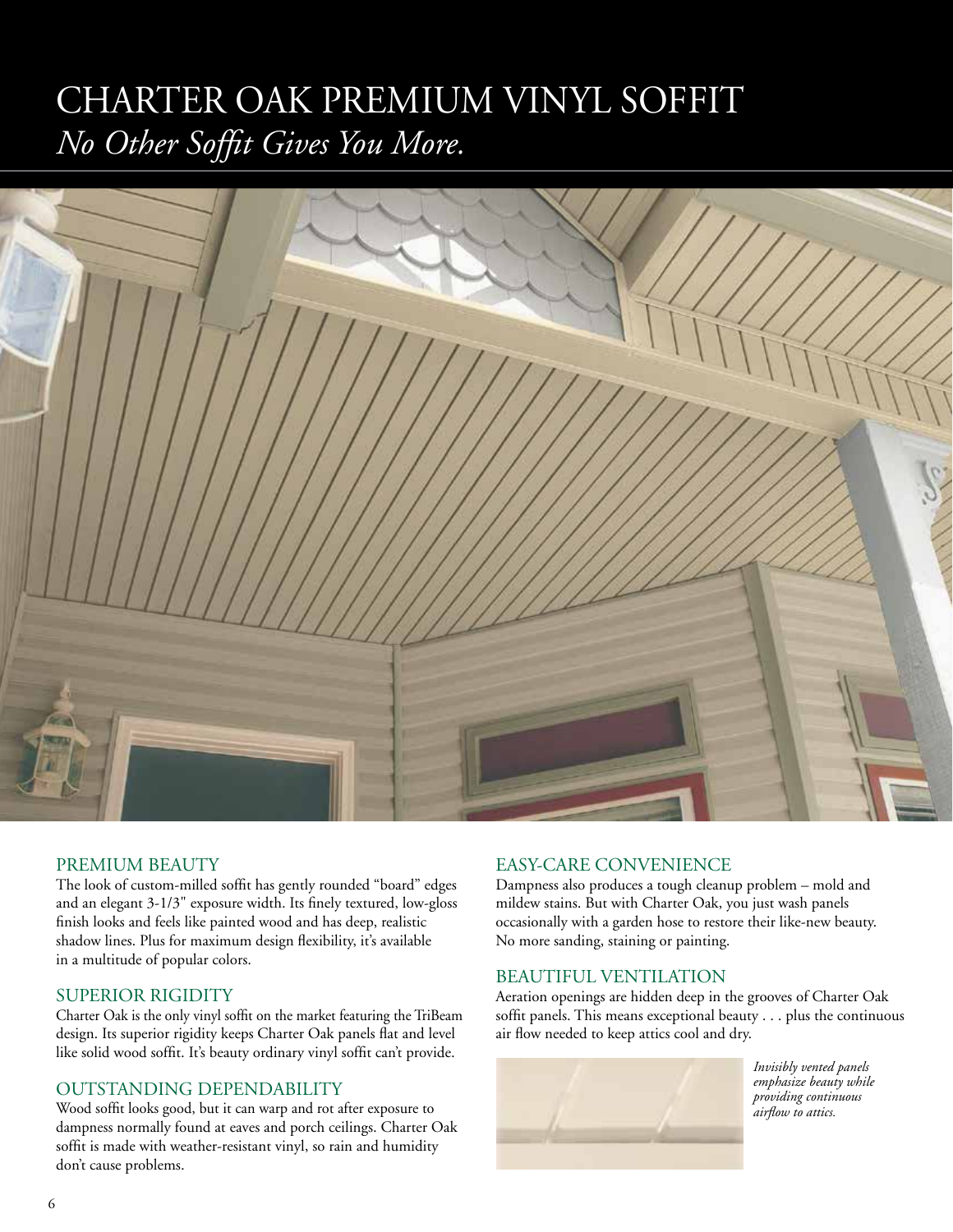### CHOOSING COLOR FOR YOUR HOME HAS NEVER BEEN EASIER

From Deep Espresso to Laguna Blue, the new line-up of architectural colors don't shy away from bold and beautiful. Mix and match complementary shades for a look that is fresh and serene or combine more than one shade to bring richness and sophistication to your home.

![](_page_6_Figure_2.jpeg)

### ARCHITECTURAL COLOR COLLECTION¥

![](_page_6_Figure_4.jpeg)

*\*\*Soffit use only. ¥Not available in all markets.*

*Note: Colors are as accurate as printing techniques allow. Make final color selections using actual vinyl samples. Color availability may vary by market. See your Alside Sales Representative for details.*

Our darker siding colors are fortified with ChromaTrue® technology for superior color retention. This **Chroma**True<sup>®</sup> advanced copolymer compound provides long-term color stability and better performance on darker colors.

# THE ART OF THE MIX

There's no need to settle for siding and trim that almost match. Alside's ColorConnect® Color Matching System offers smart solutions for every design approach. ColorConnect standards have been painstakingly applied to select Alside products to ensure you are making tasteful color choices with enduring aesthetic value and the custom look you desire.

Whether it's a rich color that draws your eye to an interesting architectural detail, or neutral hues applied to a historic home, the Alside ColorConnect Color Matching System helps you successfully match the color of your siding with other Alside exterior products and accessories.

![](_page_6_Picture_11.jpeg)

![](_page_6_Picture_12.jpeg)